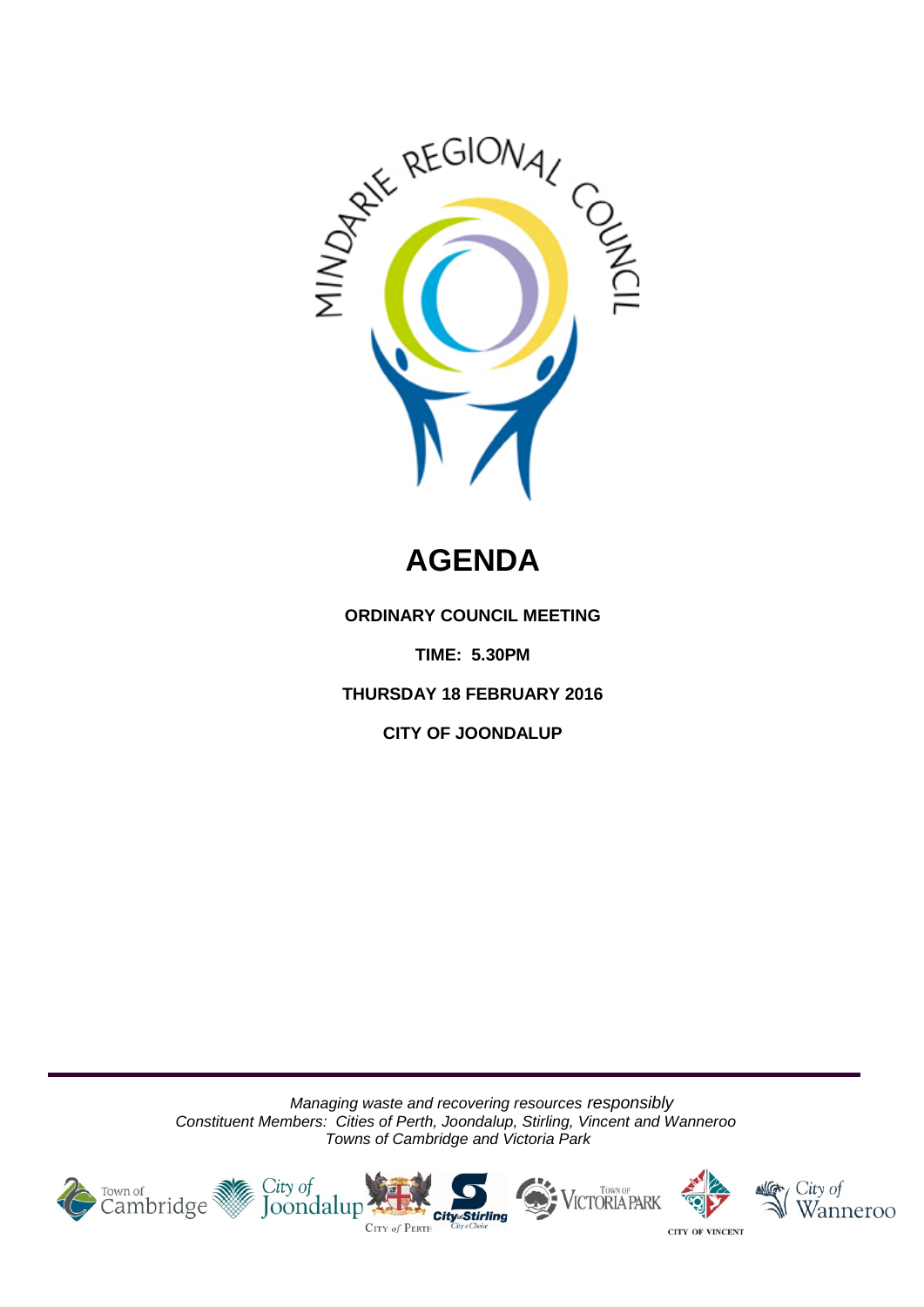#### **MINDARIE REGIONAL COUNCIL NOTICE OF MEETING**

12 February 2016

Councillors of the Mindarie Regional Local Government are advised that an Ordinary Meeting of the Council will be held in the Conference Room 1 of the City of Joondalup, Boas Avenue, Joondalup, at 5.30pm on Thursday 18 February 2016.

The agenda pertaining to the meeting is attached.

Your attendance is respectfully requested.

**BRIAN CALLANDER CHIEF EXECUTIVE OFFICER**

#### **MINDARIE REGIONAL COUNCIL - MEMBERSHIP**

- Cr R Fishwick JP (Russ) **Chair** Cr R Fishwick JP (Russ) **Chair** City of Joondalup Cr D Boothman (David) **Deputy Chair** Cr D Boothman (David) – **Deputy Chair** City of Stirling<br>Cr M Norman (Mike) Cr M Norman (Mike) Cr M Norman (Mike) Cr J Adamos (Jim) City of Perth Cr A Guilfoyle (Andrew)<br>
Cr S Jenkinson (Samantha) City of Stirling<br>
City of Stirling Cr S Jenkinson (Samantha) City of Stirling<br>
Cr S Proud (Stephanie) City of Stirling<br>
City of Stirling Cr S Proud (Stephanie) City of Stirling<br>
Cr J Carey (John) Cr J Carey (John) Cr J Carey (John) City of Vincent<br>
Cr R Driver (Russell) Cr R Driver City of Wanneroo Cr R Driver (Russell) City of Wanneroo<br>
Cr D Newton JP (Dot) City of Wanneroo Cr D Newton JP (Dot) Cr C MacRae (Corinne)<br>
Cr V Maxwell (Vince)<br>
Cr V Maxwell (Vince)<br>
Town of Victoria Park Cr V Maxwell (Vince)
	-

NB: Although some Councils have nominated alternate members, it is a requirement that a Council carries a specific resolution for each occasion that the alternate member is to act.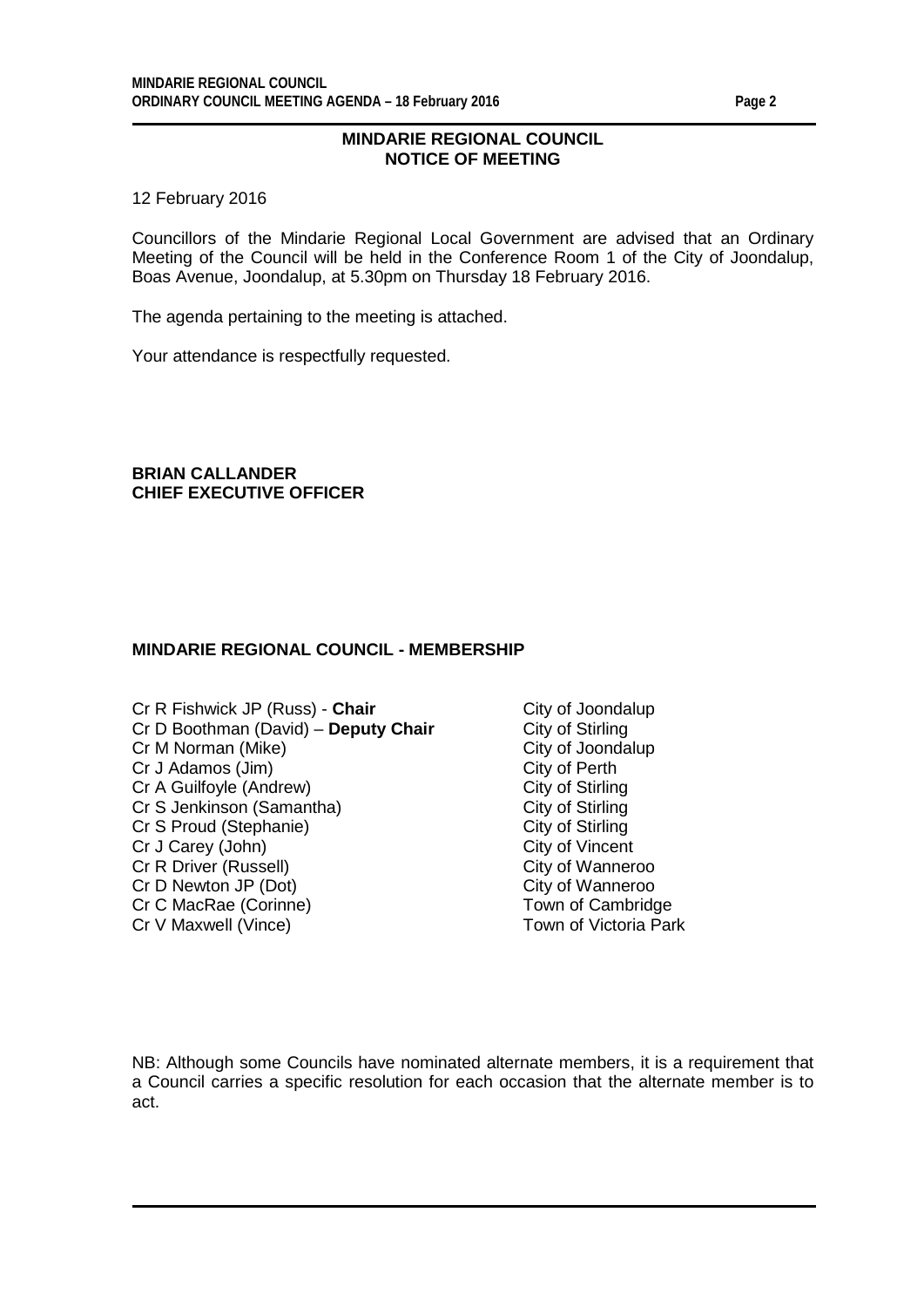## **CONTENTS**

| $\mathbf{1}$ |                                                               |                                                                           |  |  |
|--------------|---------------------------------------------------------------|---------------------------------------------------------------------------|--|--|
| 2            |                                                               |                                                                           |  |  |
| 3            |                                                               |                                                                           |  |  |
| 4            |                                                               |                                                                           |  |  |
| 5            |                                                               |                                                                           |  |  |
| 6            |                                                               |                                                                           |  |  |
| 7            |                                                               |                                                                           |  |  |
| 8            |                                                               |                                                                           |  |  |
|              |                                                               |                                                                           |  |  |
| 9            |                                                               |                                                                           |  |  |
|              |                                                               | 9.1 Financial Statements for the months ended 30 November 2015 and        |  |  |
|              |                                                               |                                                                           |  |  |
|              |                                                               | 9.2 List of Payments made for the months ended 30 November 2015 and       |  |  |
|              |                                                               |                                                                           |  |  |
|              | 9.3                                                           |                                                                           |  |  |
|              | 9.4                                                           |                                                                           |  |  |
|              | 9.5                                                           | Tender Variation (Tender No. 13/128) - Side Slope Surface Preparation and |  |  |
|              |                                                               |                                                                           |  |  |
| 10           |                                                               |                                                                           |  |  |
| 11           |                                                               |                                                                           |  |  |
| 12           |                                                               |                                                                           |  |  |
| 13           |                                                               |                                                                           |  |  |
| 14           | MATTERS FOR WHICH THE MEETING MAY BE CLOSED TO THE PUBLIC  21 |                                                                           |  |  |
| 15           |                                                               |                                                                           |  |  |
| 16           |                                                               |                                                                           |  |  |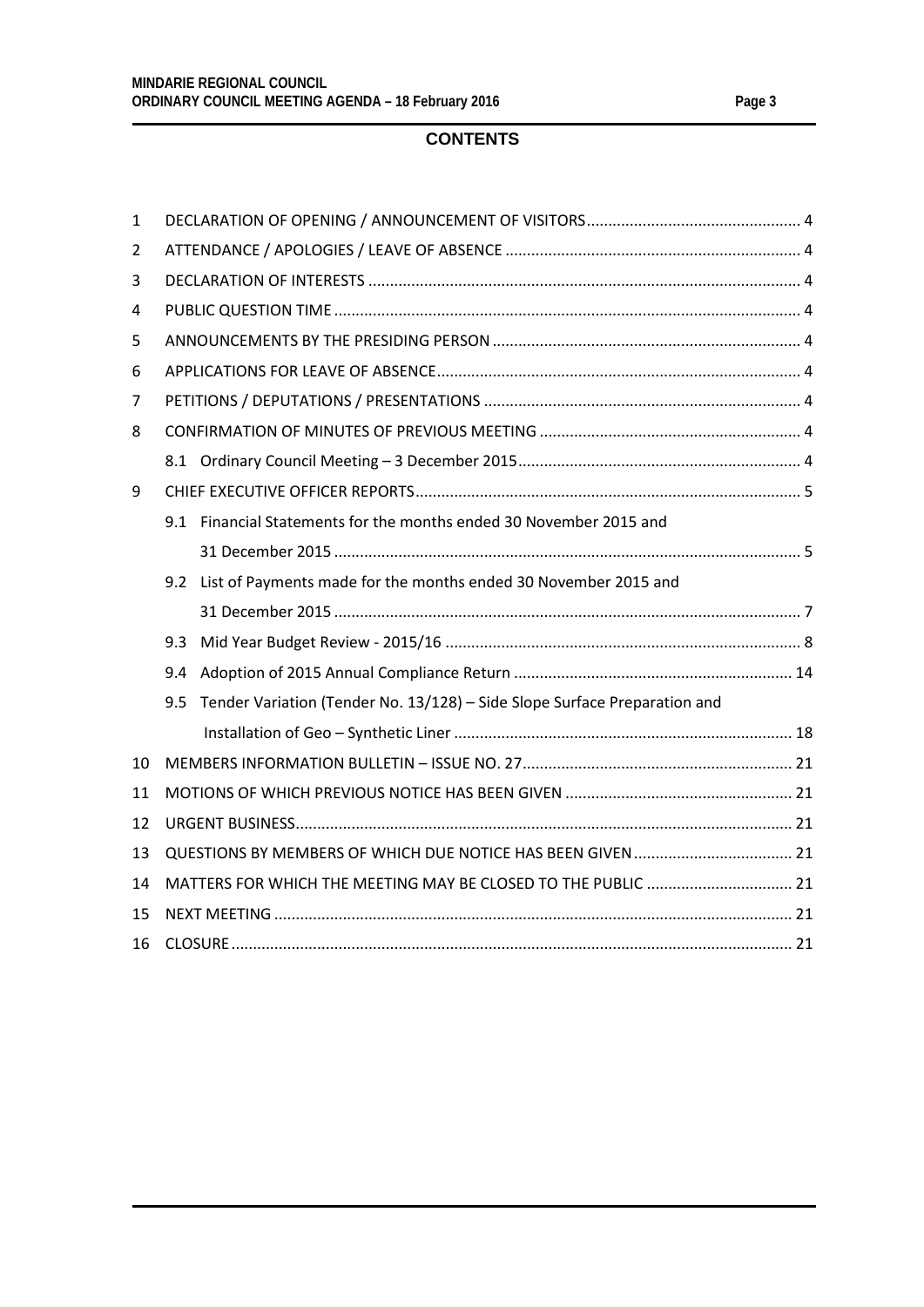#### <span id="page-3-0"></span>**1 DECLARATION OF OPENING / ANNOUNCEMENT OF VISITORS**

#### <span id="page-3-1"></span>**2 ATTENDANCE / APOLOGIES / LEAVE OF ABSENCE**

#### <span id="page-3-2"></span>**3 DECLARATION OF INTERESTS**

Declaration of Financial/Conflict of Interest to be recorded prior to dealing with each item.

*Disclosure of Financial and Proximity Interests*

- *(a) Members must disclose the nature of their interest in matters to be discussed at the meeting. (Section 5.65 of the Local Government Act 1995).*
- *(b) Employees must disclose the nature of their interest in reports or advice when giving the report or advice to the meeting. (Sections 5.70 and 5.71 of the Local Government Act 1995).*

#### *Disclosure of Interest Affecting Impartiality*

*(a) Members and staff must disclose their interest in matters to be discussed at the meeting in respect of which the member or employee has given or will give advice.*

#### <span id="page-3-3"></span>**4 PUBLIC QUESTION TIME**

#### <span id="page-3-4"></span>**5 ANNOUNCEMENTS BY THE PRESIDING PERSON**

#### <span id="page-3-5"></span>**6 APPLICATIONS FOR LEAVE OF ABSENCE**

#### <span id="page-3-6"></span>**7 PETITIONS / DEPUTATIONS / PRESENTATIONS**

#### <span id="page-3-7"></span>**8 CONFIRMATION OF MINUTES OF PREVIOUS MEETING**

#### <span id="page-3-8"></span>**8.1 ORDINARY COUNCIL MEETING – 3 December 2015**

The Minutes of the Ordinary Council Meeting held on 3 December 2015 have been printed and circulated to members of the Council.

#### **RESPONSIBLE OFFICER RECOMMENDATION**

**That the Minutes of the Ordinary Council Meeting of Council held on 3 December 2015 be confirmed as a true record of the proceedings.**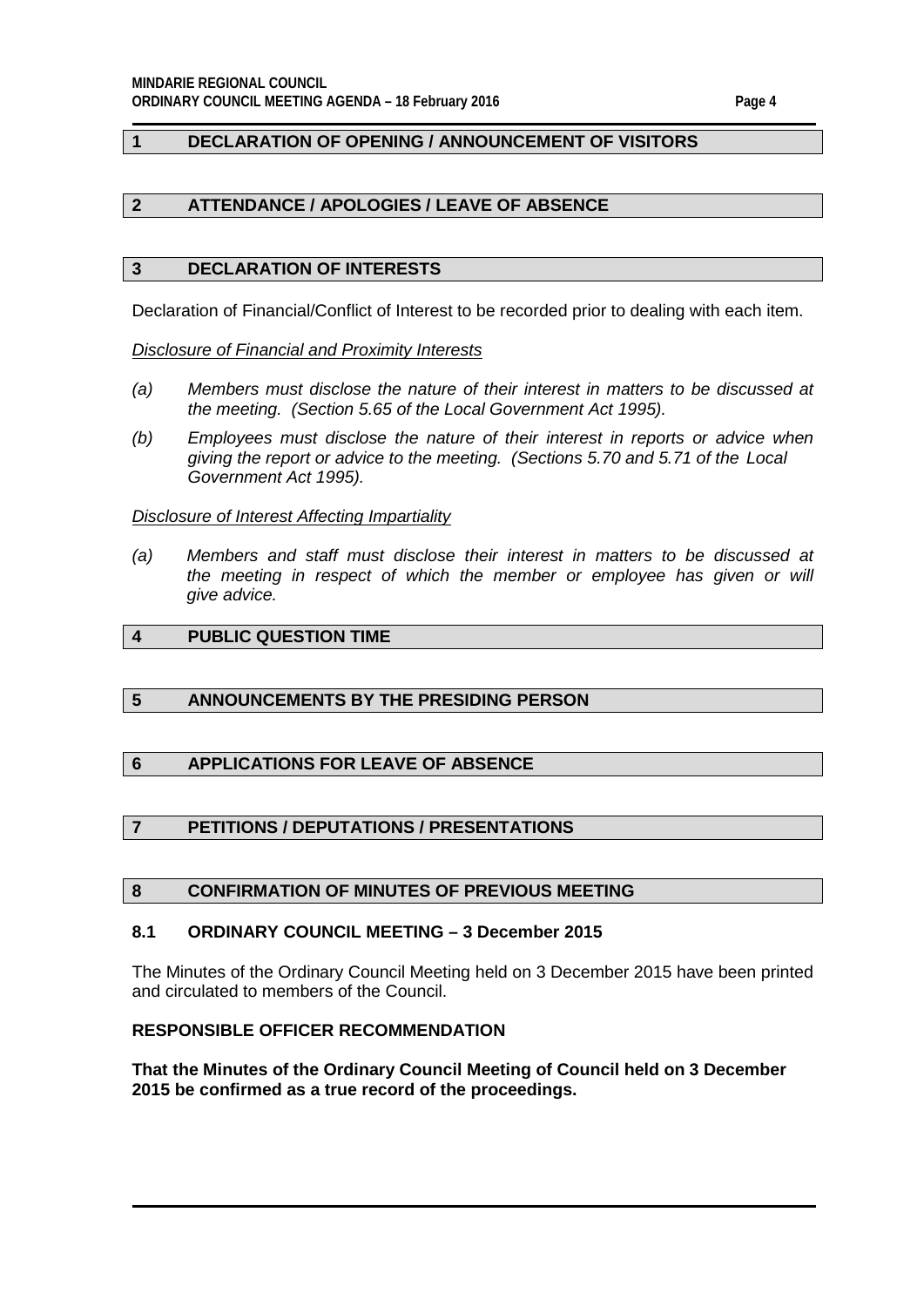### <span id="page-4-0"></span>**9 CHIEF EXECUTIVE OFFICER REPORTS**

<span id="page-4-2"></span><span id="page-4-1"></span>

| 9.1                         | <b>FINANCIAL STATEMENTS FOR THE MONTHS ENDED</b><br>30 NOVEMBER 2015 AND 31 DECEMBER 2015 |
|-----------------------------|-------------------------------------------------------------------------------------------|
| <b>File No:</b>             | <b>FIN/5-06</b>                                                                           |
| Appendix(s):                | <b>Appendix No. 1</b><br><b>Appendix No. 2</b><br><b>Appendix No. 3</b>                   |
| Date:                       | 4 February 2016                                                                           |
| <b>Responsible Officer:</b> | <b>Director Corporate Services</b>                                                        |

#### **SUMMARY**

The purpose of this report is to provide financial reporting in line with statutory requirements which provides useful information to stakeholders of the Council.

#### **BACKGROUND**

Reporting requirements are defined by Financial Management Regulations 34 of the Local Government (Financial Management) Regulations 1996.

The financial statements presented for each month consist of:

- Operating Statement by Nature Combined
- Operating Statement by Nature RRF Only
- Operating Statement by Function
- Statement of Financial Activity
- Statement of Reserves
- Statement of Financial Position
- Statement of Investing Activities
- Information on Borrowings
- Tonnage Report

#### **DETAIL**

The Financial Statements attached are for the months ended 30 November 2015 and 31 December 2015 and are attached at **Appendix No. 1 and 2** to this Item. The Tonnage Report for the 6 months to 31 December 2015 is attached at **Appendix No. 3.**

The complete suite of Financial Statements which includes the Operating Statements, Statement of Financial Position, Statement of Financial Activity and other related information are reported on a monthly basis.

The estimates for Provisions for Amortisation of Cell Development, Capping and Post Closure expenditure are based on the estimated rates per tonne calculated with reference to estimated excavation cost of various stages of the landfill and the life of the landfill. An adjustment is made (if necessary) at the end of the year based on actual tonnages on a survey carried out to assess the "air space" remaining and other relevant information.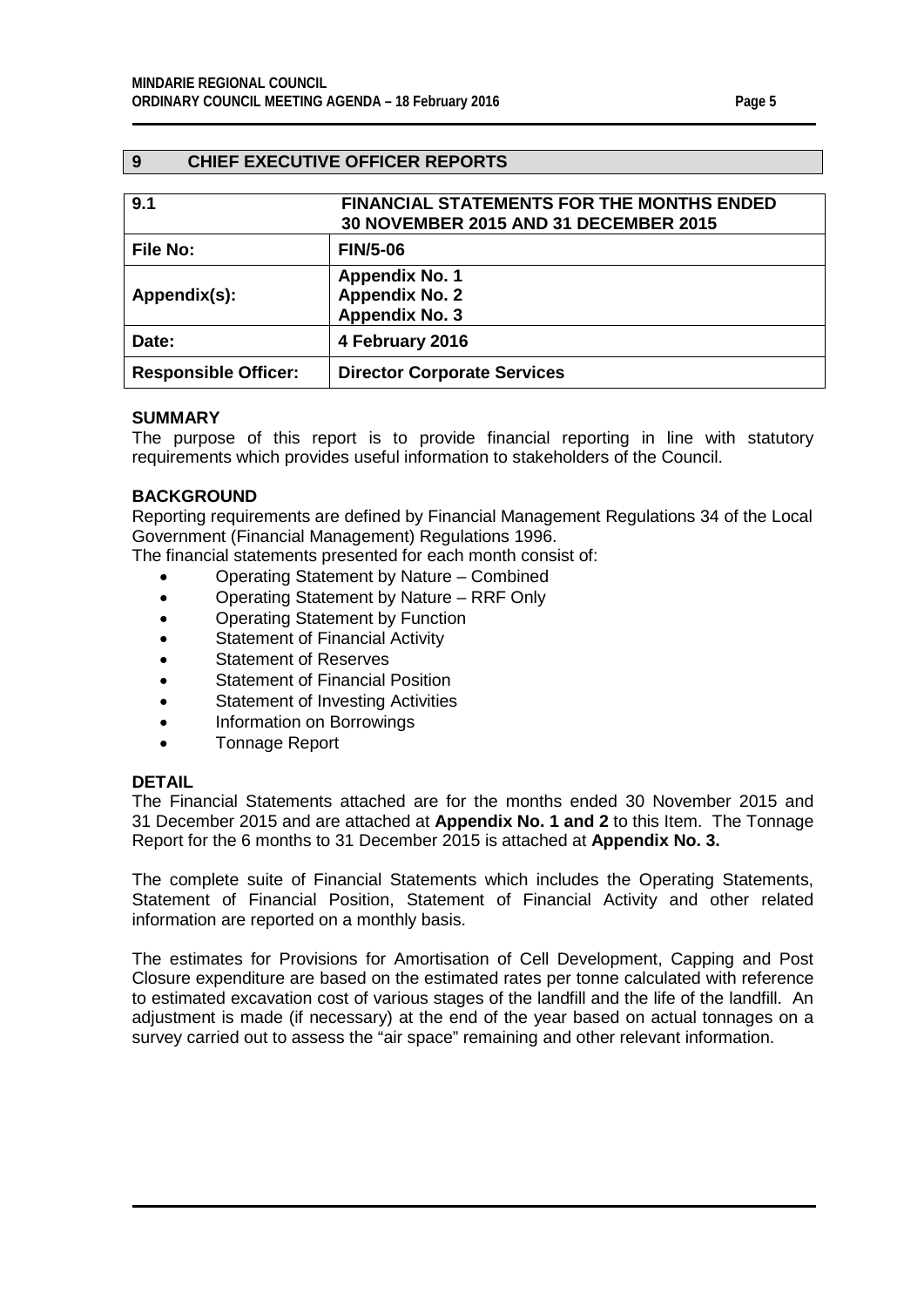#### **MINDARIE REGIONAL COUNCIL ORDINARY COUNCIL MEETING AGENDA – 18 February 2016 Page 6**

#### Summary of results for the six month period ended 31 December 2015

|                          | <b>Actual</b> | <b>Budget</b> | Variance   |
|--------------------------|---------------|---------------|------------|
|                          |               |               |            |
| Tonnes - Members         | 144,857       | 149,985       | (5, 128)   |
| Tonnes - Others          | 8,233         | 11,264        | (3,031)    |
| <b>TOTAL TONNES</b>      | 153,090       | 161,249       | (8, 159)   |
|                          | \$            | \$            | \$         |
| Revenue – Members        | 22,180,709    | 23,012,751    | (832, 042) |
| Revenue - Other          | 3,269,109     | 3,226,204     | 42,905     |
| <b>TOTAL REVENUE</b>     | 25,449,818    | 26,238,955    | (789, 137) |
| <b>Expenses</b>          | 21,732,640    | 21,605,926    | (126, 714) |
| Profit on sale of assets | 2,331         |               | 2,331      |
| Loss on sale of assets   | 53,404        | 6,900         | (46,504)   |
| <b>NET SURPLUS</b>       | 3,666,105     | 4,626,129     | (960,024)  |

#### **Commentary**

Member tonnes for the 6 months to December 2015 are tracking 5% behind budget. All member councils with the exception of the City of Stirling are tracking behind budget for processable waste. Non-processable variances can partly be explained by bulk/verge collection timings, which should be picked up later in the year. Trade and casuals are 27% behind budget due mainly to the drop in trade customers.

This translates into reduced revenue for the six months, which is exacerbated by the losses realised through asset sales.

Overall, the MRC is still generating a strong surplus for the year.

During November 2015, the MRC's bank facility with NAB was temporarily overdrawn by \$31,701.48. This was the result of an oversight which resulted in the required funds not being transferred across from the CBA account to the NAB account in time to meet a direct debit commitment. The overdraft position was immediately resolved and the overdrawn amount was catered for by a formal overdraft facility on that account.

#### **VOTING REQUIREMENT**

Simple Majority

#### **RESPONSIBLE OFFICER RECOMMENDATION**

**That the Financial Statements set out in Appendix No. 1 and 2 for the months ended 30 November 2015 and 31 December 2015, respectively, be received.**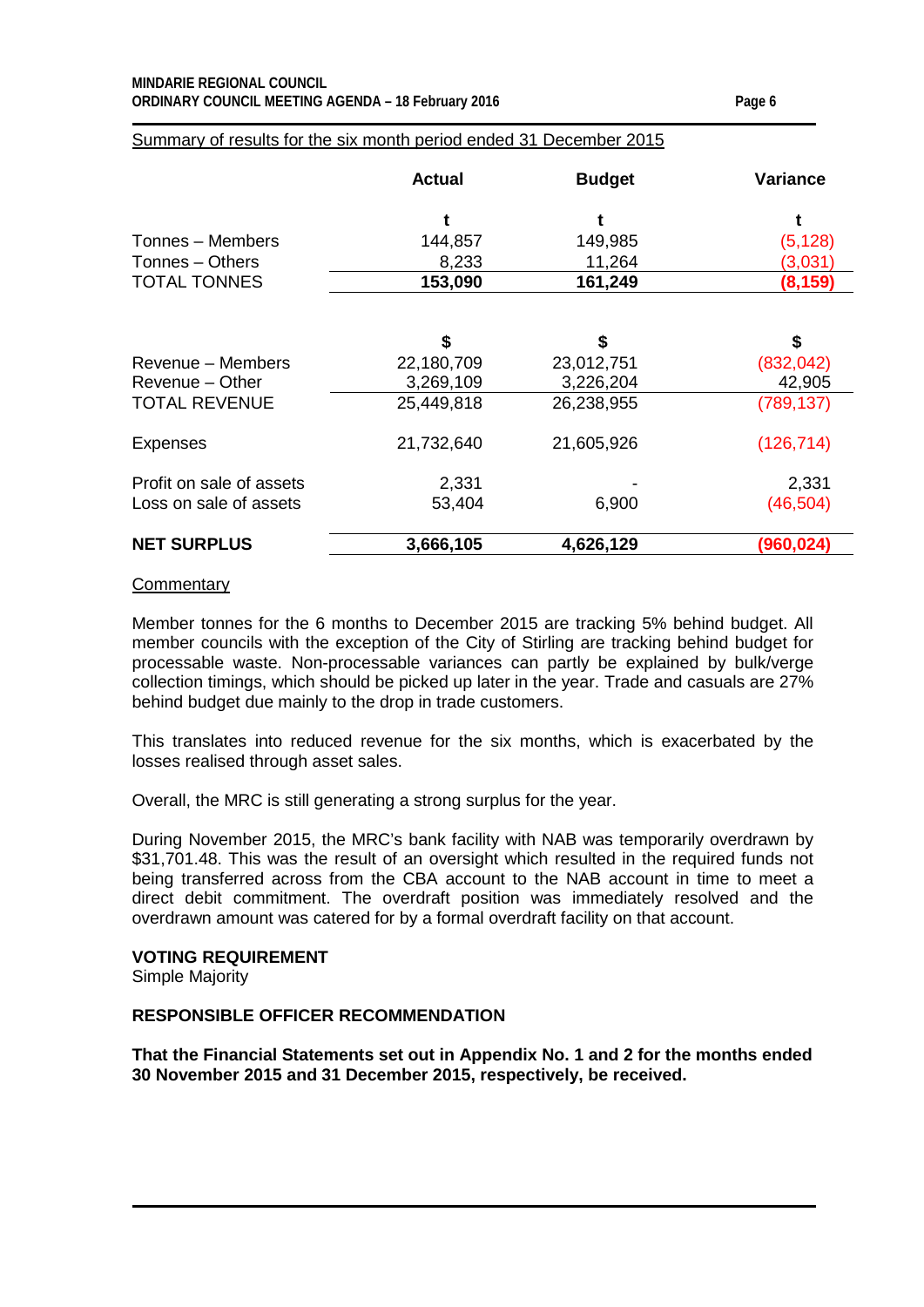<span id="page-6-1"></span><span id="page-6-0"></span>

| 9.2                         | LIST OF PAYMENTS MADE FOR THE MONTHS ENDED<br>30 NOVEMBER 2015 AND 31 DECEMBER 2015 |
|-----------------------------|-------------------------------------------------------------------------------------|
| <b>File No:</b>             | <b>FIN/5-06</b>                                                                     |
| Appendix(s):                | <b>Appendix No. 4</b><br>Appendix No. 5                                             |
| Date:                       | 3 February 2016                                                                     |
| <b>Responsible Officer:</b> | <b>Director Corporate Services</b>                                                  |

#### **SUMMARY**

The purpose of this report is to provide details of payments made during the periods identified. This is in line with the requirement under the delegated authority to the Chief Executive Officer (CEO), that a list of payments made from the Municipal Fund since the last Ordinary Council meeting be presented to Council.

#### **COMMENT**

The lists of payments for the months ended 30 November 2015 and 31 December 2015 are at **Appendix 4 and 5** to this Item and are presented to Council for noting. Payments have been made in accordance with the delegated authority to the CEO which allows payments to be made between meetings. At the Ordinary Council Meeting held on 20 August 2015, the Council delegated to the CEO the exercise of its power to make payments from the Municipal Fund. In order to satisfy the requirements of Clause 13(2) of the Local Government (Financial Management) Regulations, a list of payments made must be submitted to the next Council meeting following such payments.

It should be noted that generally all payments are GST inclusive and the Mindarie Regional Council is able to claim this tax as an input credit when GST remittances are made each month to the Australian Tax Office.

| <b>Months Ended</b> | <b>Account</b>           | <b>Vouchers</b>         | <b>Amount</b>  |
|---------------------|--------------------------|-------------------------|----------------|
|                     |                          | Cheques                 | \$14,174.15    |
| 30 November 2015    | <b>General Municipal</b> | <b>EFT</b>              | \$1,051,855.50 |
|                     |                          | DΡ                      | \$688,677.07   |
|                     |                          | Inter account transfers | \$2,100,000.00 |
|                     |                          | Total                   | \$3,584,706.72 |
|                     |                          | Cheques                 | \$29,757.89    |
| 31 December 2015    | <b>General Municipal</b> | <b>EFT</b>              | \$2,449,174.24 |
|                     |                          | DΡ                      | \$2,327,311.57 |
|                     |                          | Inter account transfers | \$1,300,000.00 |
|                     |                          | Total                   | \$6,106,243.70 |

#### **VOTING REQUIREMENT**

Simple Majority

#### **RESPONSIBLE OFFICER RECOMMENDATION**

**That the list of payments made under delegated authority to the Chief Executive Officer, for the months ended 30 November 2015 and 31 December 2015, be noted.**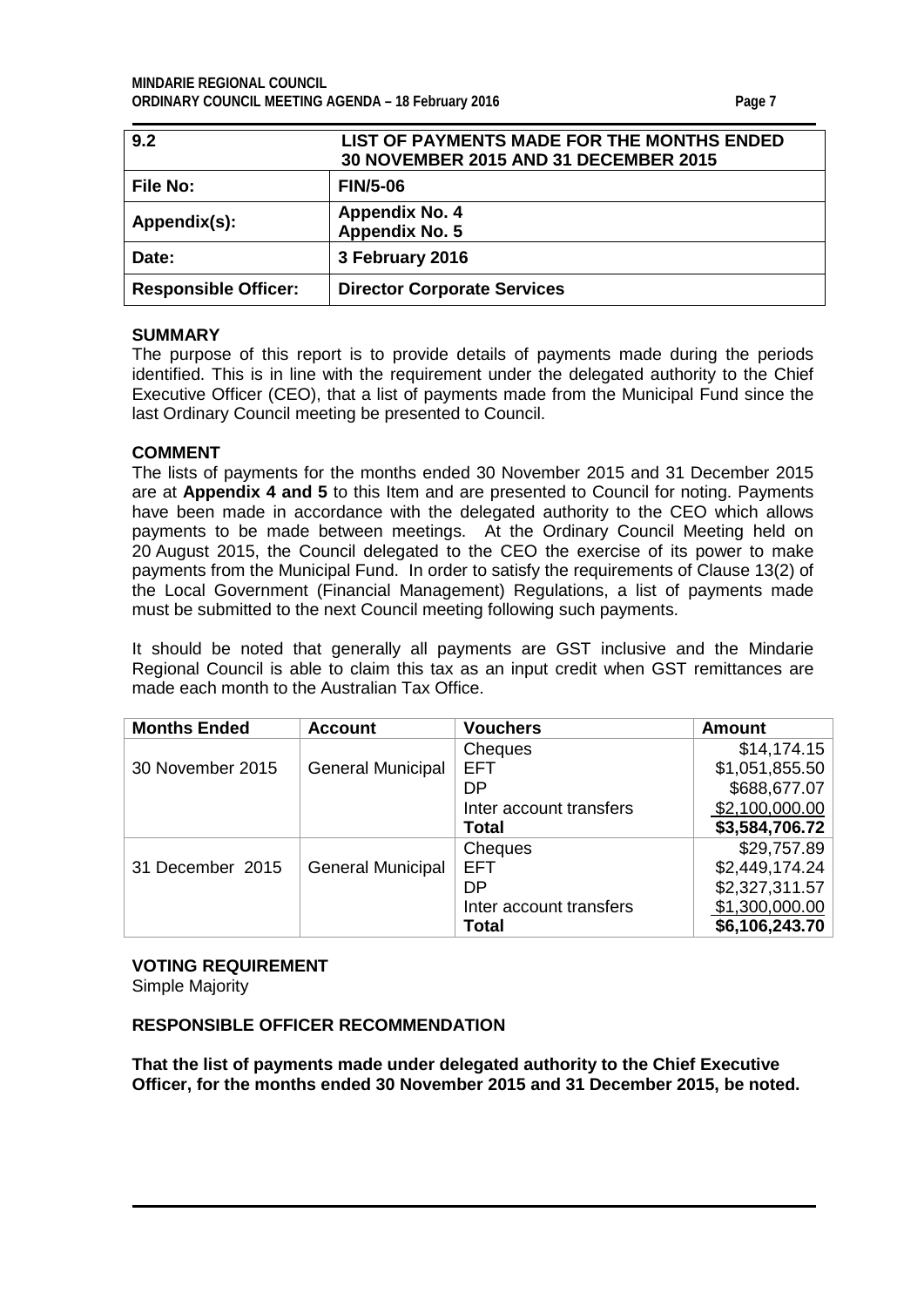<span id="page-7-0"></span>

| 9.3                         | <b>MID YEAR BUDGET REVIEW - 2015/16</b> |
|-----------------------------|-----------------------------------------|
| <b>File No:</b>             | <b>FIN/134</b>                          |
| Appendix(s):                | <b>Appendix 6</b>                       |
| Date:                       | 7 February 2016                         |
| <b>Responsible Officer:</b> | <b>Director Corporate Services</b>      |

#### **SUMMARY**

The purpose of this report is to describe the financial position and performance of the organisation in relation to the Adopted Budget and recommend changes that will reflect the anticipated outcomes for the remainder of the 2015/16 financial year. This will provide stakeholders with a view of the likely results of the Mindarie Regional Council's (MRC) operations at the conclusion of the financial year.

It is anticipated that the MRC will move from a forecast surplus of \$1,556,847 to a forecast surplus of \$1,488,307, a reduction of \$68,540 (4%) *(refer Appendix 6).* This change is primarily as a result of the effects of reduced non-members tonnes to the MRC, higher than budgeted losses on the sale of plant and equipment and increased depreciation expenses, partially offset by the increase in other revenue.

It is anticipated that there will be an overall reduction in tonnes received by the MRC of 1,737 tonnes (0.5%). This primarily reflects the decrease in non-members tonnes from 20,856 tonnes to 16,600 tonnes. It is also expected that the tonnes diverted to and received back from the Western Metropolitan Regional Council (WMRC) will reduce from 18,500 tonnes to 5,800 tonnes, but this has a nil impact on the budget.

#### **BACKGROUND**

Council at its special council meeting held on 2 July 2015, resolved that council:

- *(i) adopt the Budget for the Mindarie Regional Council for 2015/16 financial year*
- *(ii) endorse the on-going strategy of deferred payment of operational surpluses, as approved by Council at its August 2005 meeting, for the 2005/06 financial year and future years to meet its on-going capital requirements*
- *(iii) approve the use of an on-going overdraft facility of \$1 million to manage cashflow 'short falls' during the 2015/16 financial year and future years*
- *(iv) Approve the Capital Budget Program of \$17,906,500 for 2015/16 as follows:*

#### *New capital expenditures*

| • Cell development               | 1,346,000 |
|----------------------------------|-----------|
| • Office furniture and equipment | 39,500    |
| • Computer equipment             | 127,000   |
| • Plant and equipment            | 136,000   |
| Infrastructure                   | 126,000   |
| <b>Vehicles</b>                  | 1,860,000 |
|                                  | 3,634,500 |
|                                  |           |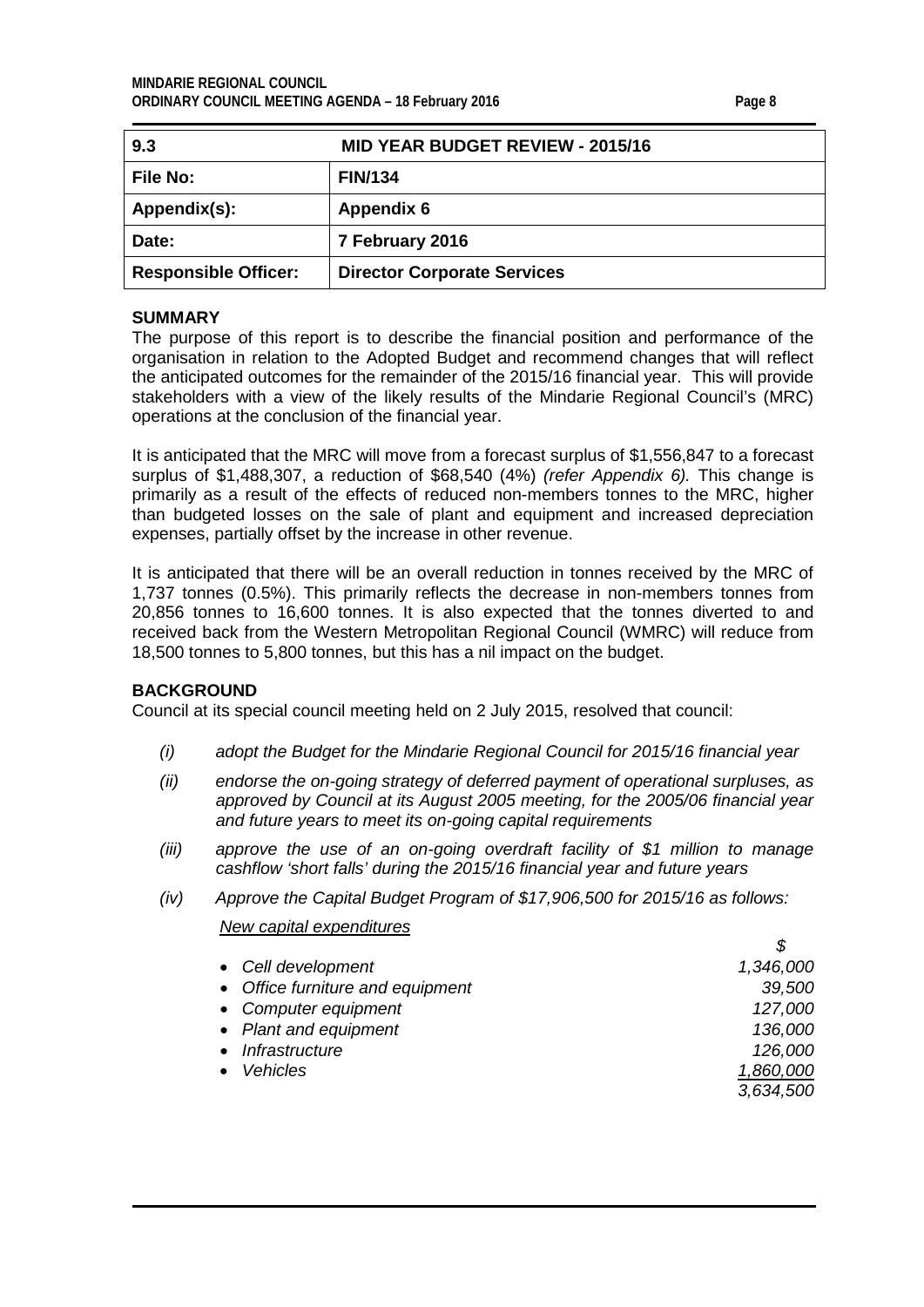#### *Carried forward capital expenditures*

| Waste facility precinct<br>$\bullet$           | 6,000,000  |
|------------------------------------------------|------------|
| Waste facility infrastructure<br>$\bullet$     | 4,000,000  |
| • Cell lining                                  | 3,800,000  |
| • Admin office renovation                      | 60,000     |
| • KIA Grand carnival                           | 47,000     |
| • 2 way radio system                           | 60,000     |
| <b>Bin truck</b>                               | 275,000    |
| • Recycling centre and education redevelopment | 90,000     |
|                                                | 14,332,000 |
|                                                |            |

*Total Capital expenditure 17,966,500*

- *(v) approve that \$431,700 will be transferred from the Operating Surplus to the Site Rehabilitation Reserve.*
- *(vi) approve that \$2,000,000 will be transferred from the Operating Surplus to the Reserve for Capital Expenditure.*
- *(vii) approve that \$2,820,500 be transferred from the Reserve for Capital Expenditure to Operating Surplus to fund capital expenditures.*
- *(viii) approve that any funds required to acquit/refund the proceeds that the MRC received from the Carbon Price Mechanism scheme be transferred from the Carbon Price Reserve to the Operating Surplus.*
- *(ix) approve that all interest earned on cash funds associated with cash-backed reserves will not be credited to the respective reserves.*

Council operations have been conducted in line with the Adopted Budget for 2015/16.

Monthly Financial Statements on the actual expenditure and variations from the Adopted Budget have been submitted to each Council meeting. In addition, monthly management accounts have been provided to Councillors and Member Council Officers on a regular basis.

In line with sound financial management practice, and in order to comply with Local Government Regulations, a detailed review of the MRC's operations, financial position and financial performance has been carried out as at 30 November 2015.

This reports highlights:

- those items that reflect significant trend variations to budgeted allocations, and
- the anticipated revised financial projections to 30 June 2016.

The Income Statement reflecting the Adopted Budget, Actual Expenditure to 30 November 2015 and projected expenditure to 30 June 2016, as well as the projected capital expenditure is enclosed as **Appendix 6** of this report.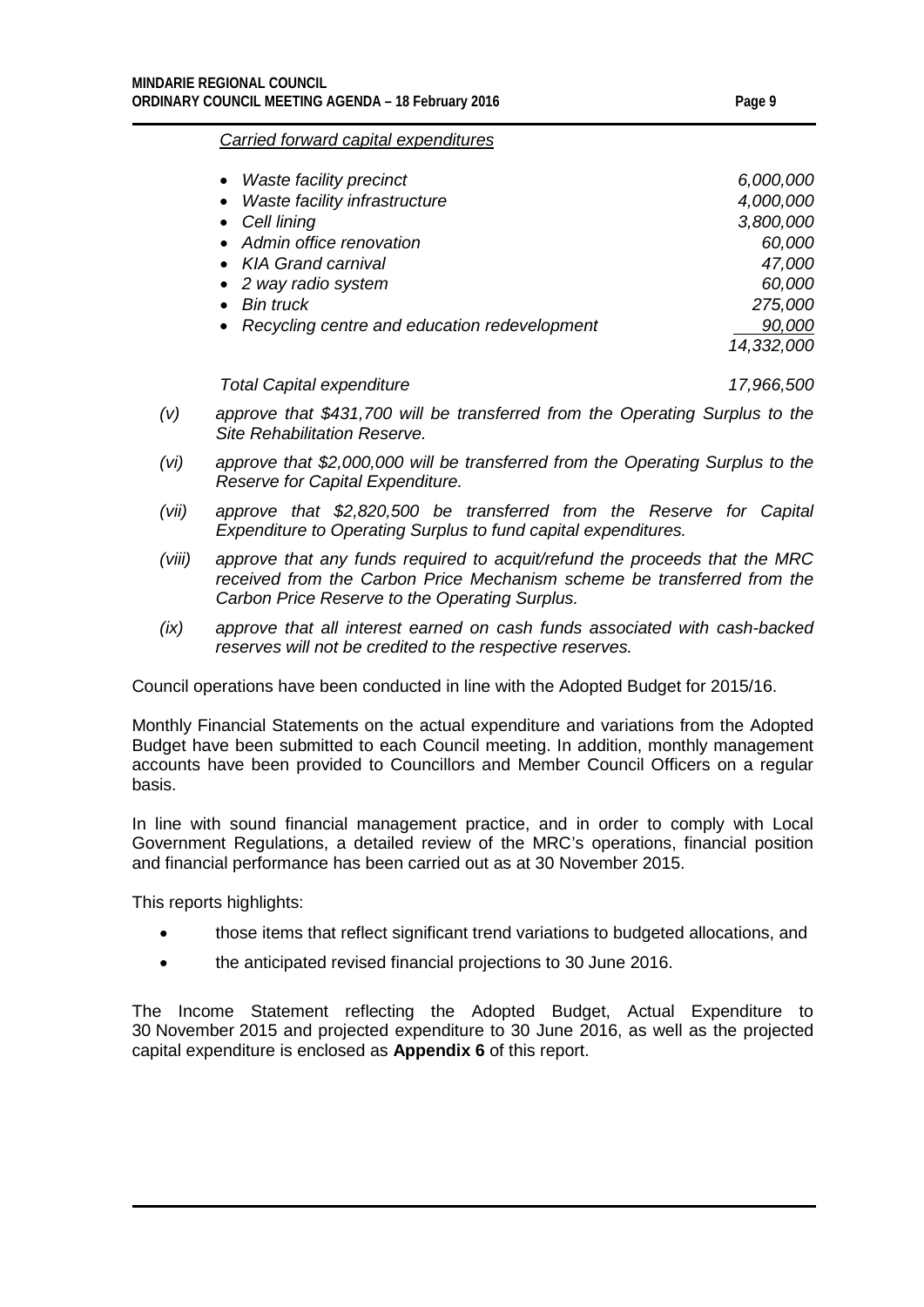#### **DETAIL**

#### Tonnage variation

The reforecast tonnes are largely in line with the originally budgeted tonnage estimates.

There are some minor changes in the contributions by member councils, but overall, tonnes from member councils are expected to increase by 444 tonnes.

Residue tonnes from the Resource Recovery Facility are expected to be 2,175 tonnes higher than anticipated as a result of variations to the composter replacements which occurred late in 2015.

Non-member tonnes, specifically those from commercial operators are 4,356 tonnes lower than originally budgeted for. This is consistent with the trend that the MRC has experienced over the last number of years as commercial operators find other cheaper outlets for their waste.

Tonnes expected to be diverted to and received back from the WMRC are forecast to drop from the originally budgeted 18,500 tonnes to 5,800 tonnes. This has no impact on the budget.

|                      | <b>Budget</b> | Reforecast | Variance |
|----------------------|---------------|------------|----------|
| Cambridge            | 8,700         | 7,700      | (1,000)  |
| Joondalup            | 67,930        | 64,175     | (3,755)  |
| Perth                | 14,195        | 13,275     | (920)    |
| Stirling             | 65,001        | 71,920     | 6,919    |
| Victoria Park        | 16,500        | 16,000     | (500)    |
| Vincent              | 15,000        | 14,700     | (300)    |
| Wanneroo             | 74,000        | 74,000     |          |
|                      | 261,326       | 261,770    | 444      |
| <b>RRF Residue</b>   | 36,525        | 38,700     | 2,175    |
| Non-members          | 20,856        | 16,500     | (4, 356) |
|                      | 57,381        | 55,200     | (2, 181) |
|                      | 318,707       | 316,970    | (1,737)  |
| <b>WMRC Residues</b> | 18,500        | 5,800      | (12,700) |

#### Revenue

Overall revenue is expected to drop by \$1.3 million (2%) from \$54.6 million to \$53.3 million. This primarily as a result of the reduced tonnes to the WMRC (\$1.4 million) which is in turn offset by a commensurate reduction in expenses.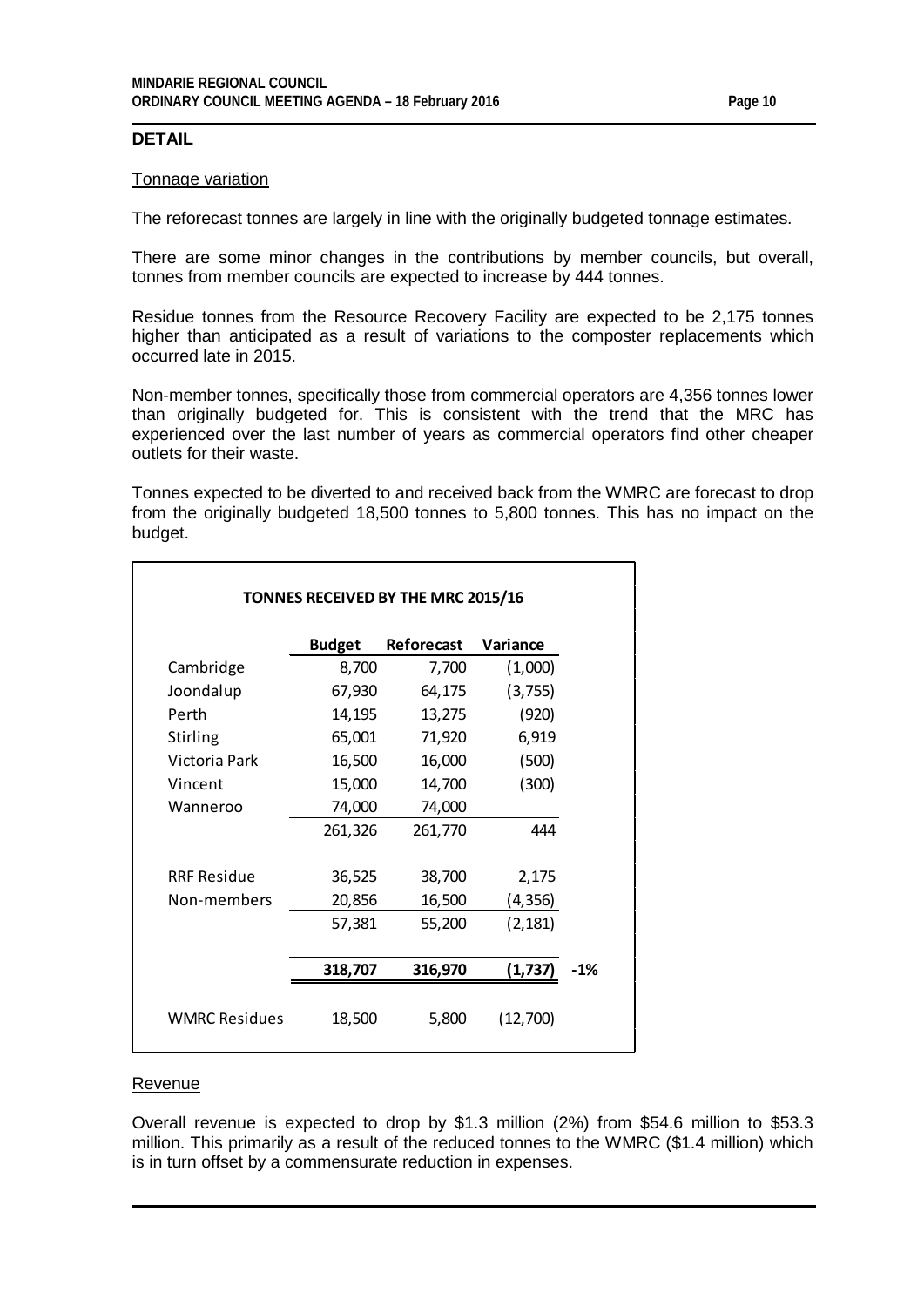Non-member tipping fees are down by \$0.7 million as a result of the reduced tonnes which is partially offset by the \$0.5 million increase in Other Revenue which has primarily arisen as a result of carbon price proceeds recognised in revenue during the year.

#### Operating Expenditure

Operating expenditures have reduced overall by \$1.3 million (2%) primarily as a result of the reduced tonnes to the WMRC (\$1.4 million).

An increase in depreciation of \$0.7 million relates to fair value adjustments made to assets during the year end audit (after the budget was approved) which have resulted in an increased depreciation charge.

This is almost fully offset by savings across a number of operational areas.

#### Capital Expenditure

Forecast capital expenditure for the year has decreased by \$34,341 from the budget. There have been a number of reallocations between projects/assets as part of the reforecast to accommodate operational changes, which are listed below:

- New expenditure of \$10,000 has been budgeted for IT server replacements.
- New expenditure of \$90,000 has been budgeted to replace a skid steer loader due to operational problems with the machine experienced during the year
- New expenditure of \$5,716 has been budgeted to allow for the replacement of some workstations to meet OH&S requirements.
- \$12,000 that was budgeted for the replacement of a photocopier is not need as the decision was made to lease a machine instead and the surplus is being used to fund some of the additional capital projects discussed.
- Capital expenditures allocated for new toilets and for the admin building renovation have been reallocated to fund the recycling centre upgrade. This project will be the subject of a separate report to Council.
- \$85,000 set aside for a hook lift bin truck body has been matched to the purchase of the actual hook lift truck. The combined purchase is likely to result in a \$67,075 capital saving which is being used to fund some of the additional capital projects discussed.
- A saving of \$6,556 was achieved on the purchase of the new education vehicle which is being used to fund some of the additional capital projects discussed.
- An amount of \$59,426 budgeted for the replacement of radio equipment is not required and is being used to fund some of the additional capital projects discussed.

The movements above are reflected in the table below.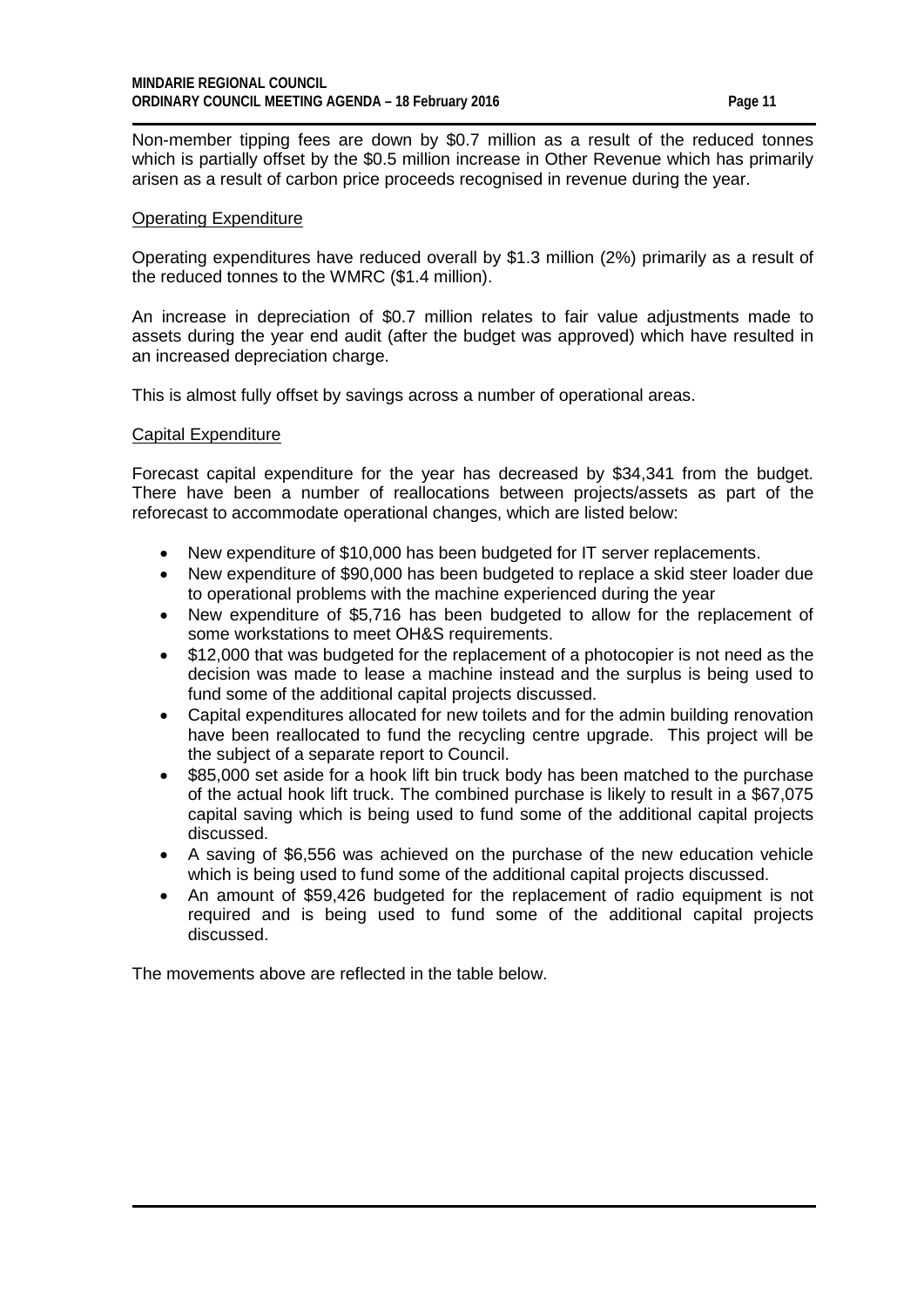| <b>Desciption</b>            | Capex saved | New capex | <b>Net saving</b> |
|------------------------------|-------------|-----------|-------------------|
| Radio equipment              | 59,426      |           |                   |
| Photocopier                  | 12,000      |           |                   |
| Bin truck and hook lift body | 85,000      | 22,925    |                   |
| Education vehicle            | 6,556       |           |                   |
| New office furniture         |             | 5,716     |                   |
| Skid steer loader            |             | 90,000    |                   |
| IT Server replacement        |             | 10,000    |                   |
| Recycling redevelopment      | 85,451      | 85,451    |                   |

Note: The Recycling redevelopment will be the subject of a separate report to Council.

#### **CONSULTATION**

Consultation occurred with Member Councils in relation to their forecast tonnes for the remainder of the 2015/16 financial year.

#### **STATUTORY ENVIRONMENT**

The half yearly budget review was carried out in accordance with the provision of the Local Government Act and Regulations.

#### **STRATEGIC/COMMUNITY AND CORPORATE/BUSINESS PLAN IMPLICATIONS**

The revised half yearly budget review presented for approval is consistent with the objectives and actions outlined in the MRC's Community Strategic Plan, Financial Plan and Asset Management Plan.

#### **FINANCIAL IMPLICATIONS**

As outlined above, there will be no changes made to the members' or non-members' gate fees and there will be a slight reduction in the originally budgeted surplus by \$68,540.

#### **COMMENT**

The budget revision reflects are largely stable position for the MRC for the year which is a good overall result.

#### **VOTING REQUIREMENT**

Absolute Majority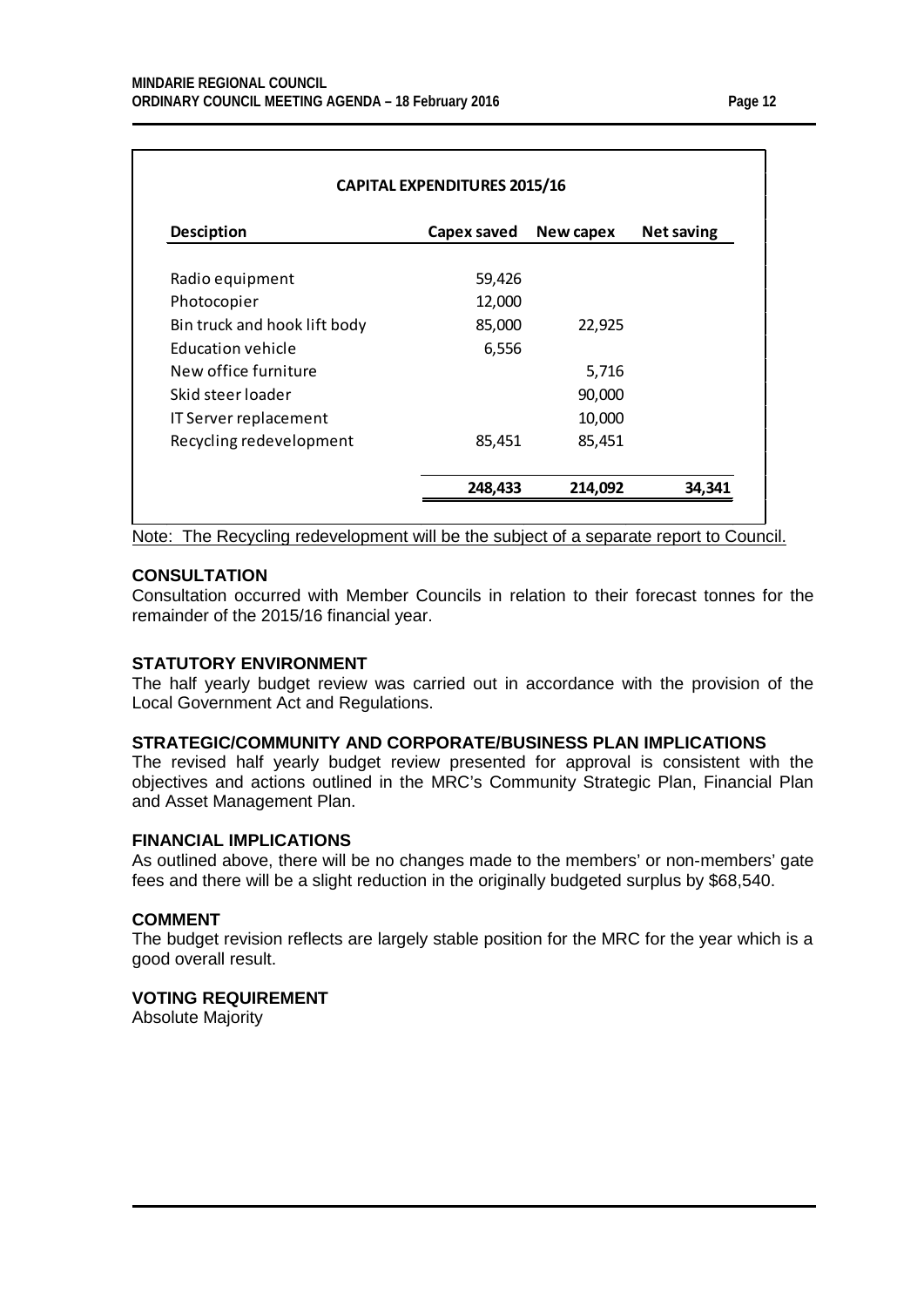#### **RESPONSIBLE OFFICER RECOMMENDATION**

**That Council:**

**Approve by Absolute Majority the forecast surplus position estimated to be \$1,488,307 at 30 June 2016, which includes the following:**

- **A net decrease in members' user charges of \$312,905;**
- **A net decrease in non-members' user charges of approximately \$2,155,804;**
- **A net increase in total other charges of \$518,790;**
- **A net decrease in expenditures of \$1,304,742;**
- **A net increase in the loss on sale of assets of \$49,173; and**
- **A net decrease in capital expenditures of \$34,341, with the reallocations as noted in the officer's report.**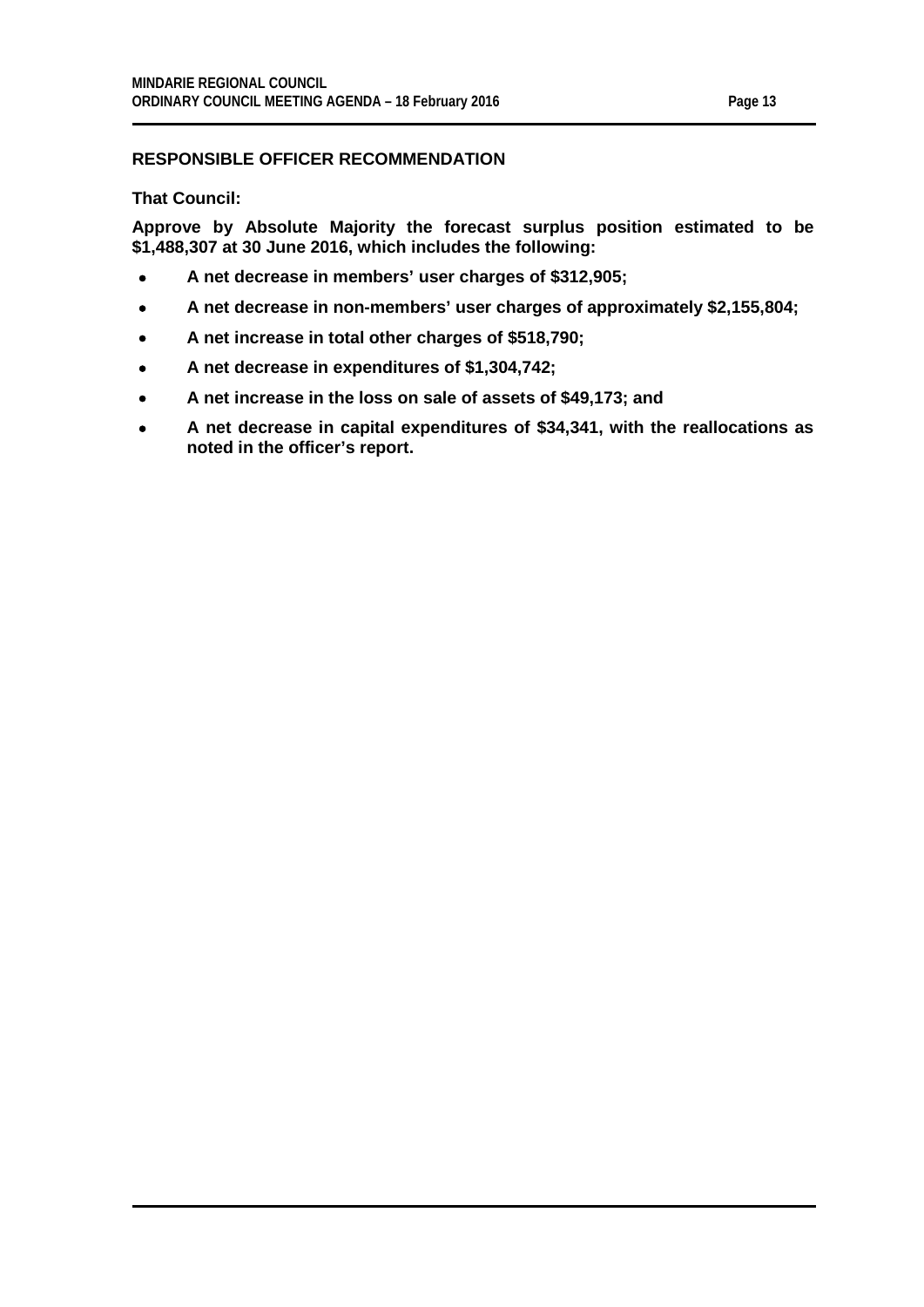<span id="page-13-0"></span>

| 9.4                         | <b>ADOPTION OF 2015 ANNUAL COMPLIANCE RETURN</b> |
|-----------------------------|--------------------------------------------------|
| <b>File No:</b>             | <b>COR/12-06</b>                                 |
| Appendix(s):                | <b>Appendix 7</b>                                |
| Date:                       | 11 February 2016                                 |
| <b>Responsible Officer:</b> | <b>Gunther Hoppe</b>                             |

#### **SUMMARY**

The purpose of this report is to provide Council with information on the completed Compliance Audit Return (1 January 2015 – 31 December 2015).

#### **BACKGROUND**

The 2015 Local Government Compliance Audit Return (CAR) cover the calendar year 1 January to 31 December 2015.

The 2015 Compliance Audit Return is mandatory pursuant to the *Local Government (Audit) Regulations 1996* which requires all local governments to annually complete a Compliance Audit Return.

As was the case in the 2014 Return, local governments will not only have to explain or qualify cases of non-compliance, but also provide details of any remedial action taken or proposed to be taken in regard to instances of non-compliance.

The Administration has completed the Return. No areas of non-compliance were recorded in the Return.

The Audit was placed on the agenda for the Audit Committee meeting on 11 February 2016.

#### **DETAIL**

The Compliance Audit covers a range of matters that require specific actions to be completed by local government authorities in performing their functions.

The Compliance Audit Return requires the responsible officer to indicate against each item whether the required action is relevant to Mindarie Regional Council (MRC) and if it has been completed by either answering;

(a) Yes; or

- (b) No; or
- (c) N/A Not applicable

Local governments are required to provide feedback or comments on areas of noncompliance. This assists the Department of Local Government and Communities to have a better understanding of any problems or issues relating to a local government's inability to achieve full compliance in a particular area.

The following table summarises the MRC's performance in each of the relevant categories. A comparison between the 2014 and 2015 Audit is also provided.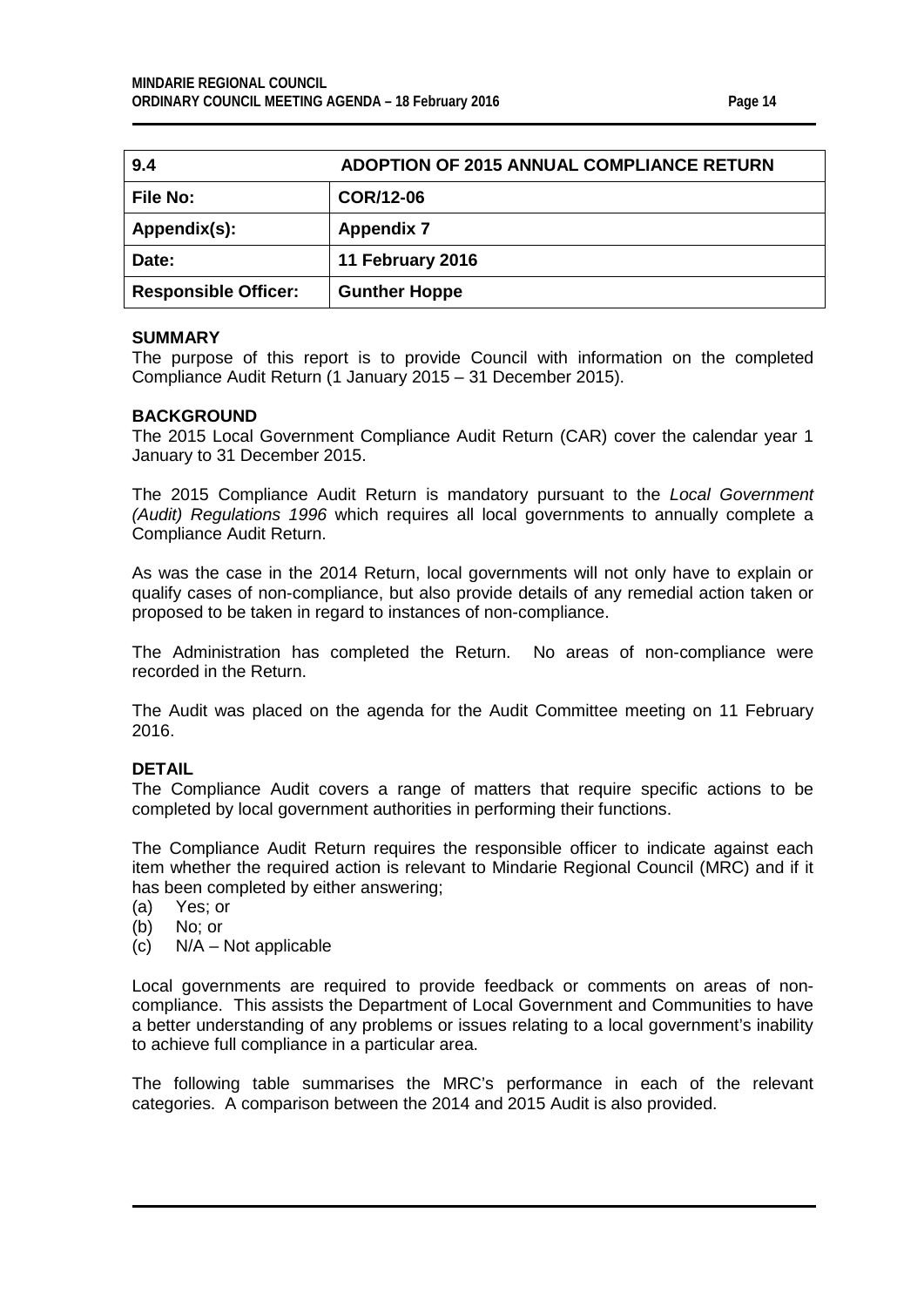| Category 4                                                   | 2014 Audit<br><b>Questions</b> | <b>Compliant</b> | 2015 Audit<br><b>Questions</b> | <b>Compliant</b> |
|--------------------------------------------------------------|--------------------------------|------------------|--------------------------------|------------------|
| <b>Commercial Enterprises by</b><br><b>Local Governments</b> | 5                              | 100%             | 5                              | 100%             |
| Delegation of Power / Duty                                   | 13                             | 100%             | 13                             | 100%             |
| Disclosure of Interest                                       | 16                             | 100%             | 16                             | 100%             |
| Disposal of Property                                         | $\overline{2}$                 | 100%             | 2                              | 100%             |
| Finance                                                      | 15                             | 100%             | 14                             | 100%             |
| <b>Local Government Employees</b>                            | 5                              | 100%             | 5                              | 100%             |
| <b>Official Conduct</b>                                      | 6                              | 100%             | 6                              | 100%             |
| <b>Tenders for Providing Goods</b><br>and Services           | 15                             | 100%             | 25                             | 100%             |
| <b>TOTAL</b>                                                 | 77                             | 100%             | 86                             | 100%             |

#### **Table of CAR Comparison & Compliance**

In all areas audited the MRC is 100% compliant for the 2015 Compliance Audit.

The local government is to submit the Compliance Audit Return to its Audit Committee for consideration so that it has the opportunity to examine the Return and report to council the results of that review.

A joint certification is also required to be completed by the Chairperson and Chief Executive Officer to the effect that the information contained in the Return is true and correct to the best of their knowledge. Several other requirements must be met in the Return process and these include: -

- The Compliance Audit Return should be presented for adoption to a Council meeting during the month of February or March 2016;
- The particulars of all matters of concern raised by Council should be recorded in the minutes of the meeting and a copy of the relevant page(s) attached to the Compliance Audit Return as an appendix; and
- The completed Compliance Audit Return and appendices should be forwarded to the Director General of the Department of Local Government and Communities by 31 March 2016.

The Section dealing with the Joint Certification by the Chairperson and Chief Executive Officer requires inter alia that:

each Councillor has had the opportunity to review the return and to make comment to the Council;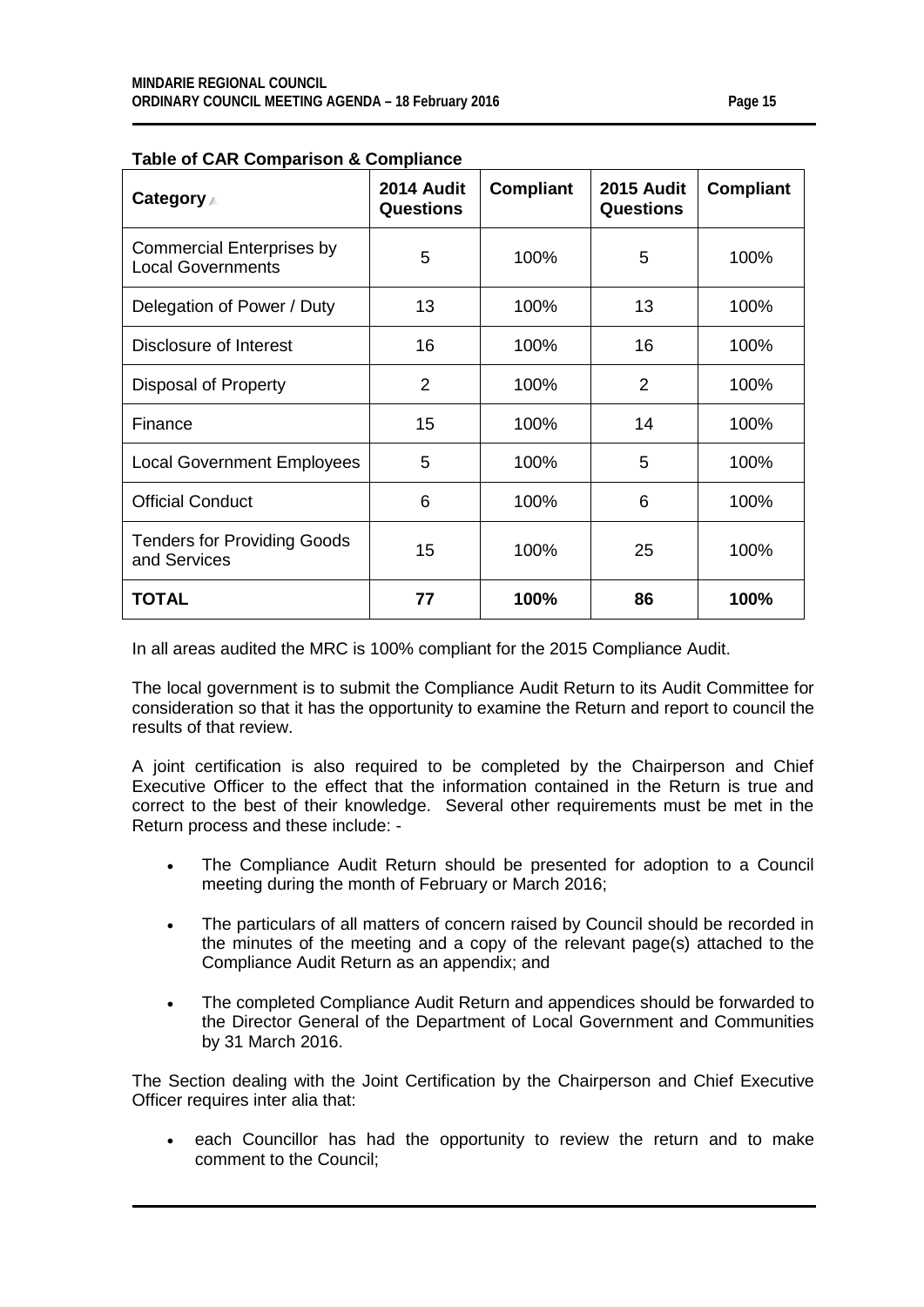- particulars of any matters of concern relating to the return have been recorded in the minutes of the meeting; and
- a true and correct copy of the relevant sections of the minutes covering Council's consideration of the return must be attached to it.

The Audit Committee at its meeting on 11 February 2016 considered the Return and resolved the following:

> *"That the Audit Committee recommends that Council endorse the Compliance Audit return for the 2015 calendar year, as presented."*

#### **CONSULTATION**

Nil

#### **STATUTORY ENVIRONMENT**

Regional Councils are required to carry out a Return in accordance with the Local Government (Audit) Regulations 1996. The requirements set for the Return are contained in s.14 and 15 of the Regulations, which read as follows:

- *"14. Compliance audits by local governments*
	- *(1) A local government is to carry out a compliance audit for the period 1 January to 31 December in each year.*
	- *(2) After carrying out a compliance audit the local government is to prepare a compliance audit return in a form approved by the Minister.*
	- *(3A) The local government's audit committee is to review the compliance audit return and is to report to the council the results of that review.*
	- *(3) After the audit committee has reported to the council under subregulation (3A), the compliance audit return is to be —*
		- *(a) presented to the council at a meeting of the council; and*
		- *(b) adopted by the council; and*
		- *(c) recorded in the minutes of the meeting at which it is adopted.*
- *15. Compliance audit return, certified copy of etc. to be given to Executive Director*
	- *(1) After the compliance audit return has been presented to the council in accordance with regulation 14(3) a certified copy of the return together with —*
		- *(a) a copy of the relevant section of the minutes referred to in regulation 14(3)(c); and*
		- *(b) any additional information explaining or qualifying the compliance audit,*

*is to be submitted to the Executive Director by 31 March next following the period to which the return relates.*

- *(2) In this regulation* 
	- *certified in relation to a compliance audit return means signed by —*
		- *(a) the mayor or president; and*
		- *(b) the CEO."*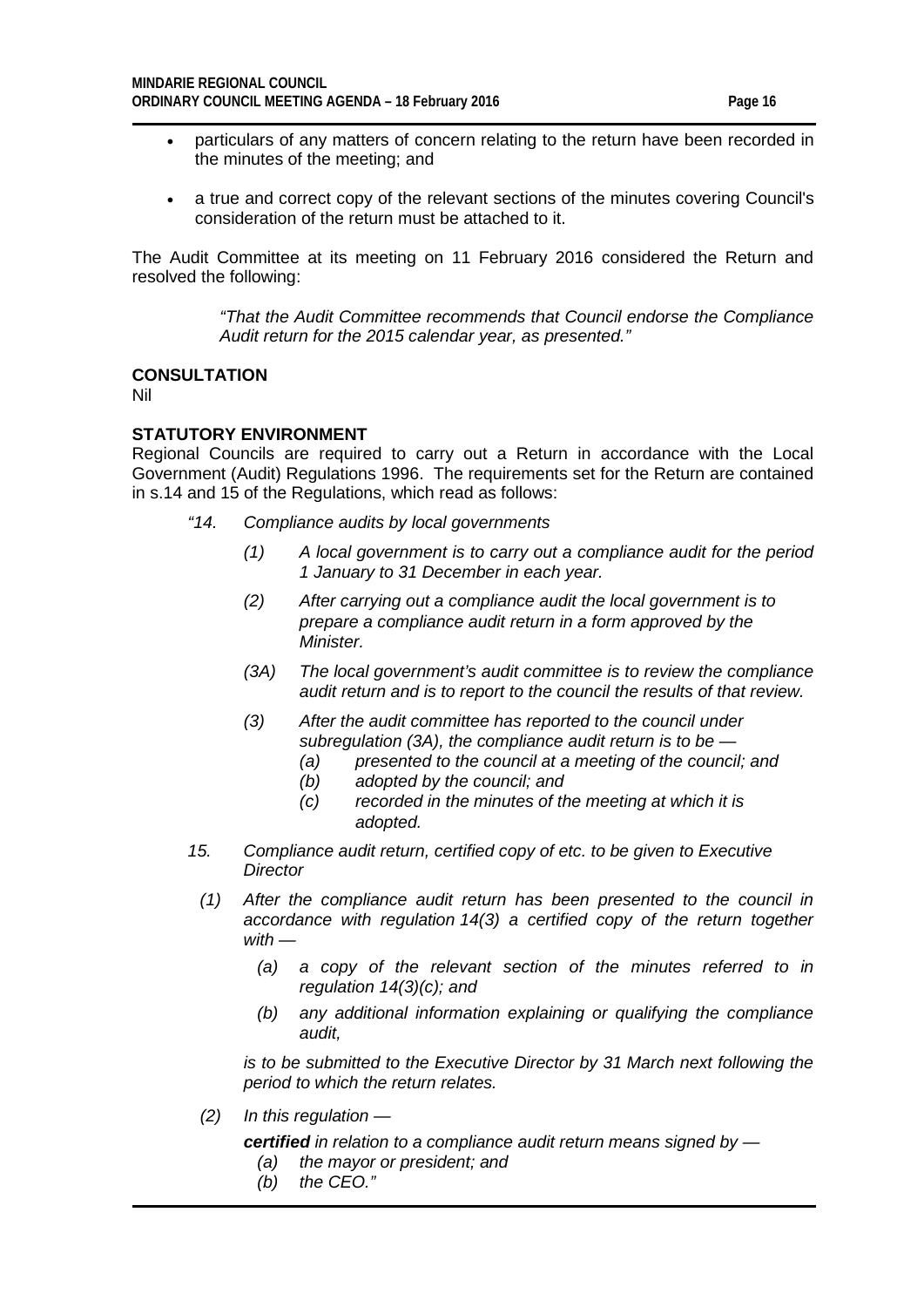#### **POLICY IMPLICATIONS**

Nil

**FINANCIAL IMPLICATIONS** Nil

**STRATEGIC IMPLICATIONS** Nil

#### **COMMENT**

In order to comply with Regulations 14 and 15 of the *Local Government (Audit) Regulations 1996* it is necessary for the MRC to complete the Local Government Compliance Audit Return in the form approved by the Minister.

The results contained in the Compliance Audit Return required by the Department of Local Government and Communities for the period 1 January to 31 December 2015 indicates that the Council is continuing to operate within the Local Government Legislative requirements.

The Audit Committee, at its meeting held on 11<sup>th</sup> February 2016, recommended that the Council adopts the Compliance Audit Return.

It is recommended that it be adopted by the Council and that the component comprising the form approved by the Minister be certified by the Chairperson and Chief Executive Officer and be forwarded to the Director General, Department of Local Government and **Communities** 

#### **VOTING REQUIREMENT**

Simple Majority

#### **RESPONSIBLE OFFICER RECOMMENDATION**

- **1. In accordance with the provisions of** *Regulation 14(3) of the Local Government (Audit) Regulations 1996* **and in line with the recommendation from the Audit Committee; the Local Government Compliance Audit Return in the form approved by the Minister for the period 1 January to 31 December 2015 as contained within the Appendices be adopted.**
- **2. The Chairperson and the Chief Executive Officer be authorised to complete the Joint Certification contained in the adopted Return detailed in (1) above.**
- **3. The adopted Return detailed in (1) above be submitted to the Director General, Department of Local Government and Communities prior to 31 March 2016.**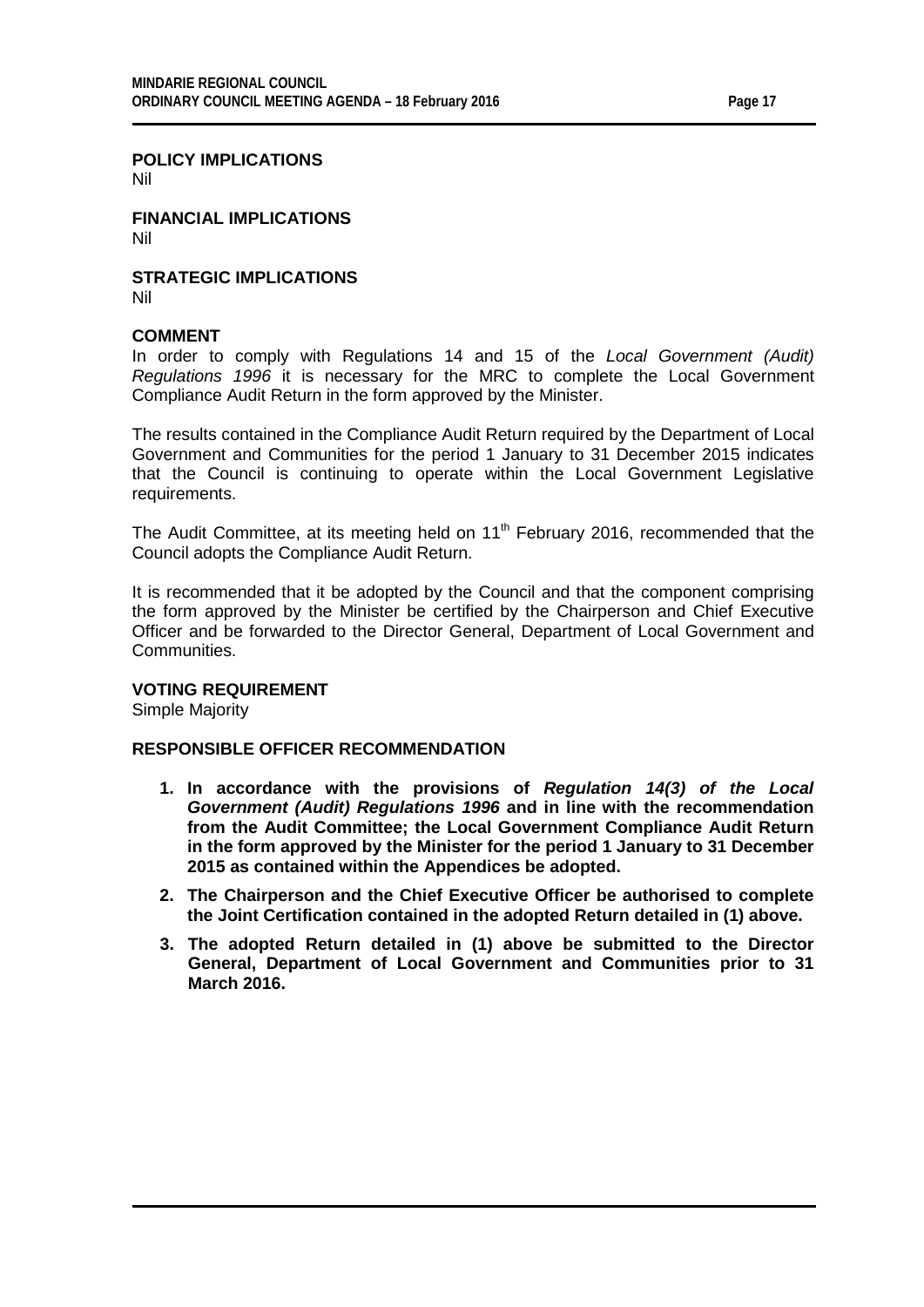<span id="page-17-0"></span>

| 9.5                         | <b>TENDER VARIATION (TENDER NO: 13/128) - SIDE SLOPE</b><br>SURFACE PREPARATION AND INSTALLATION OF GEO-<br><b>SYNTHETIC LINER</b> |
|-----------------------------|------------------------------------------------------------------------------------------------------------------------------------|
| <b>File No:</b>             | <b>WST/206</b>                                                                                                                     |
| Appendix(s):                | Nil                                                                                                                                |
| Date:                       | <b>29 January 2015</b>                                                                                                             |
| <b>Responsible Officer:</b> | <b>CEO</b>                                                                                                                         |

#### **SUMMARY**

The report seeks endorsement of a variation to the tender for the side slope surface preparation and installation of a geo-synthetic lining of the walls of Stage 2 Phase 3 of the Tamala Park landfill.

#### **BACKGROUND**

The original specifications for the wall lining system on the side slope surfaces of Stage 2 Phase 3 was a 3m wide layer of clay but due to difficulties in finding appropriate quality clay sources and the cost of clay increasing significantly (the total contract price for the clay lining was estimated at \$3.6M) the Council supported the installation of a geosynthetic lining system in place of the clay at its meeting on the 19 February 2015 where it resolved the following:

*"That:*

- *1. Ertech Pty Ltd be awarded the tender, at a value of \$1,311,953.64 excluding GST, for the Geo-synthetic lining to stage 2 phase 3 of the landfill at Tamala Park.*
- *2. Funds of \$90,000 excluding GST be set aside for a Project Superintendent and supervision of the project.*
- *3. A Contingency of 8% of the awarded tender price, being \$105,000 be set aside for the project.*
- *4. The use of the contingency detailed in (3) above be delegated to the Chief Executive Officer.*
- *5. The Tender Value, Project Superintendent/Supervisor's Costs and Contingency Sum totalling \$1,507,000 be funded from the 2014/15 budget as follows:* 
	- *the outstanding funds (borrowings) for the clay lining project (\$1,400,000); and*
	- *Consultancy for New Landfill Development (\$107,000)."*

#### **DETAIL**

The geo-synthetic lining system is close to completion and to date the superintendent has approved variations of \$65,000 for the filling in, with a cement/limestone slurry, of holes that were left in the side slope after it had been screened ready for the liners.

The specifications require the liners to be joint welded or stitched, which was acceptable for four of the five liners. The final slip layer mesh material (fifth layer) is too light to be welded or stitched and the only method of jointing that would work is using a special double sided tape. The use of this tape is far more labour intensive than stitching or welding. The fifth layer is light in weight and has to be held down using sandbags hung from ropes to prevent it from blowing around before waste is placed against the liner. The use of sandbags was not included in the specifications.

The superintendent has accepted that the additional work is a variation of the contract as it was not included in the specifications. The contractor presented the costings of the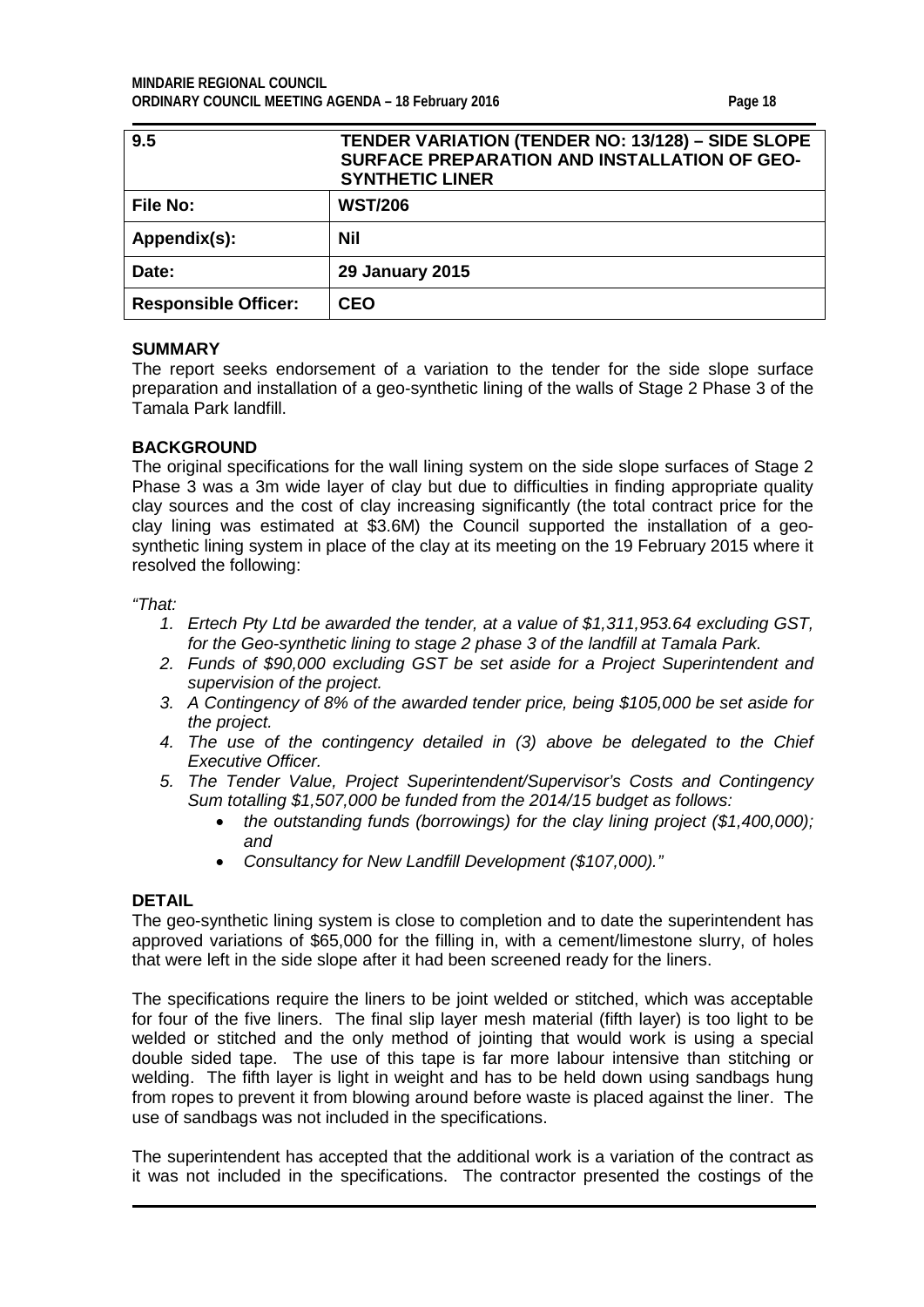additional work and after discussions held at a meeting on Wednesday 10 February 2016 a modified claim was approved: The following table provides the details on the variations to the contract as approved by the superintendent.

| <b>VARIATION TYPE</b>                                                                                                                                | <b>VARIATION AMOUNT (\$)</b>        | <b>CONTINGENCY (\$)</b> |
|------------------------------------------------------------------------------------------------------------------------------------------------------|-------------------------------------|-------------------------|
| Fill in holes in liner wall after<br>for<br>preparation<br>screen<br>laying of liners                                                                | 65,000                              | 105,000                 |
|                                                                                                                                                      |                                     | 40,000                  |
| Fifth<br>lining<br>layer to<br>be<br>jointed using double sided<br>tape in lieu of stitching or<br>welding                                           | 25,857                              |                         |
|                                                                                                                                                      |                                     | 14,143                  |
| Sandbags<br>to<br>be<br>placed<br>down<br>batter<br>every<br>on<br>second joint                                                                      | 10,850                              |                         |
|                                                                                                                                                      |                                     | 3,293                   |
| Additional costs including<br>supervision, demobilisation,<br>margins<br>and<br>contractual<br>obligations<br>such<br>as<br>insurance and guarantees | 25,897                              |                         |
|                                                                                                                                                      |                                     | (22,604)                |
| Supply and Install additional<br>layer 4                                                                                                             | 5,500                               |                         |
|                                                                                                                                                      |                                     | (28, 104)               |
| for<br>Contingency<br>windy<br>weather (5 days at \$4,373<br>per day)                                                                                | *21,865                             | (49, 969)               |
| <b>TOTAL</b>                                                                                                                                         | 154,969 including                   |                         |
|                                                                                                                                                      | *21,865 in case of windy conditions |                         |

\*Funds set aside in case the contractors experience windy conditions on site preventing, or slowing, them down from completing the work. The fifth layer of the lining is extremely light and windy conditions will prevent them from taping the joints.

#### **CONSULTATION**

Nil

#### **STATUTORY ENVIRONMENT**

The tender process was conducted in accordance with the Local Government (Functions and General) Regulations 1996.

#### **POLICY IMPLICATIONS**

Nil

#### **FINANCIAL IMPLICATIONS**

The variations for this contract have amounted to \$154,969 (including \$21,856 set aside in case the contractors experience windy weather conditions). This is \$49,969 more than the original contingency set aside by the Council at its meeting on 19 February 2015. It is proposed to fund the shortfall of up to \$49,969 from the Monitoring Program (Leachate Treatment) where the majority of the work in this program has been delayed due to delays in obtaining approvals for the installation of the geo-synthetic liner.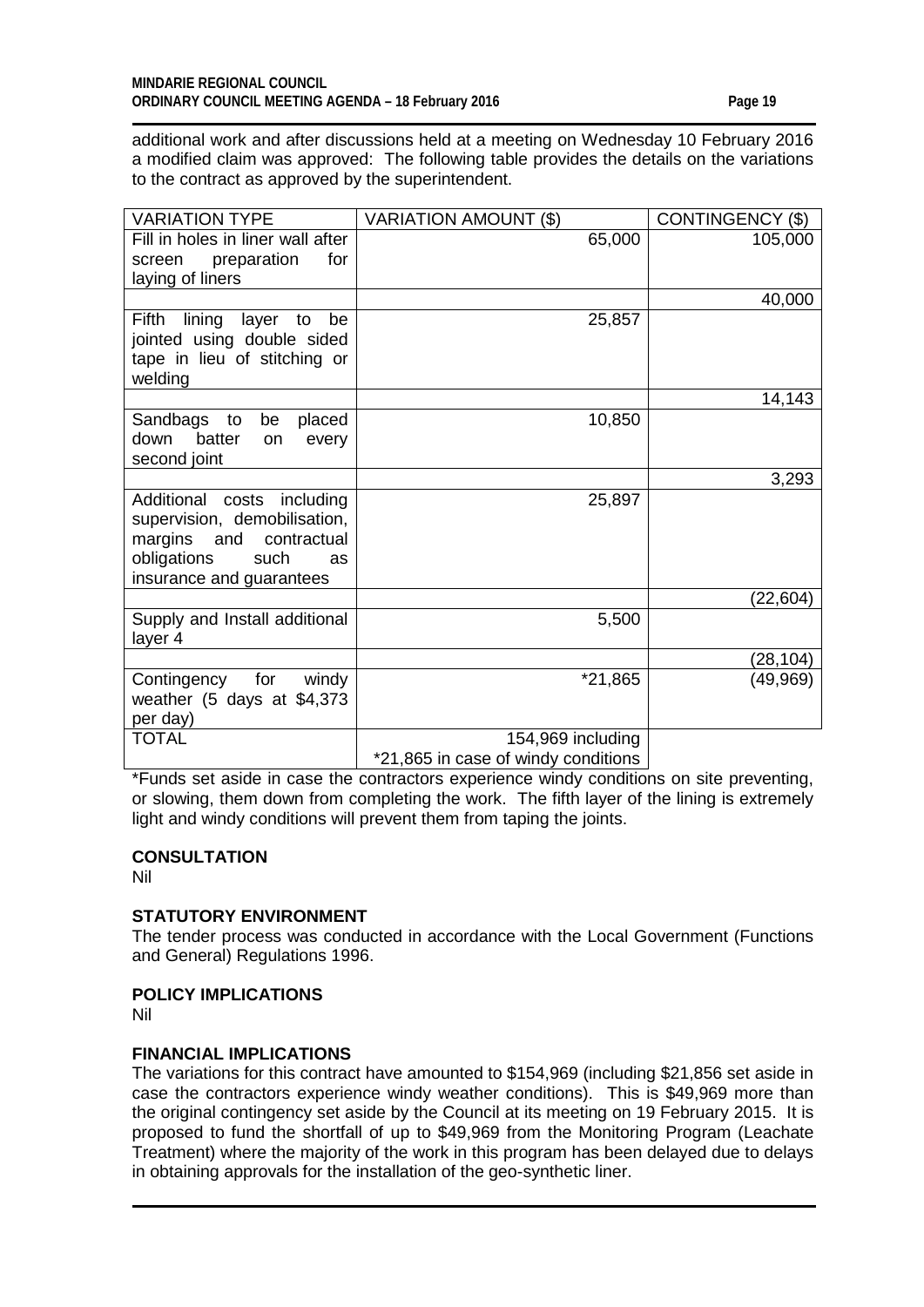Nil

#### **COMMENT**

Notwithstanding the variations exceeding the contingency amount set aside for the project there is still significant savings from the use of the geo synthetic lining system and there is evidence that it performs better than clay in preventing leachate and gasses escaping from the landfill.

The variations have been reviewed in detail by both the superintendent and MRC's project officer who both agree that they are reasonable. To accommodate the variations it is recommended that the contingency amount set aside for the contract of \$105,000 be increased by \$49,969 and that the increase be funded from the Monitoring Program (Leachate Treatment) as detailed in the 2015/16 Budget .

#### **VOTING REQUIREMENT**

Absolute Majority

#### **RESPONSIBLE OFFICER RECOMMENDATION**

**That the Council:**

- **1. Approve an increase of \$49,969 in the contingency sum set aside for the Installation of the Geo Synthetic Liner System to Stage 2 Phase 3 of the Tamala Park Landfill (Tender No.13/128) to cover the variations to the contract approved by the Superintendent ; and**
- **2. Approve a transfer of \$49,969 from the Monitoring Program (Leachate Treatment) as detailed in the 2015/16 Budget to fund the increase in the contingency sum.**

**(Absolute Majority Required)**